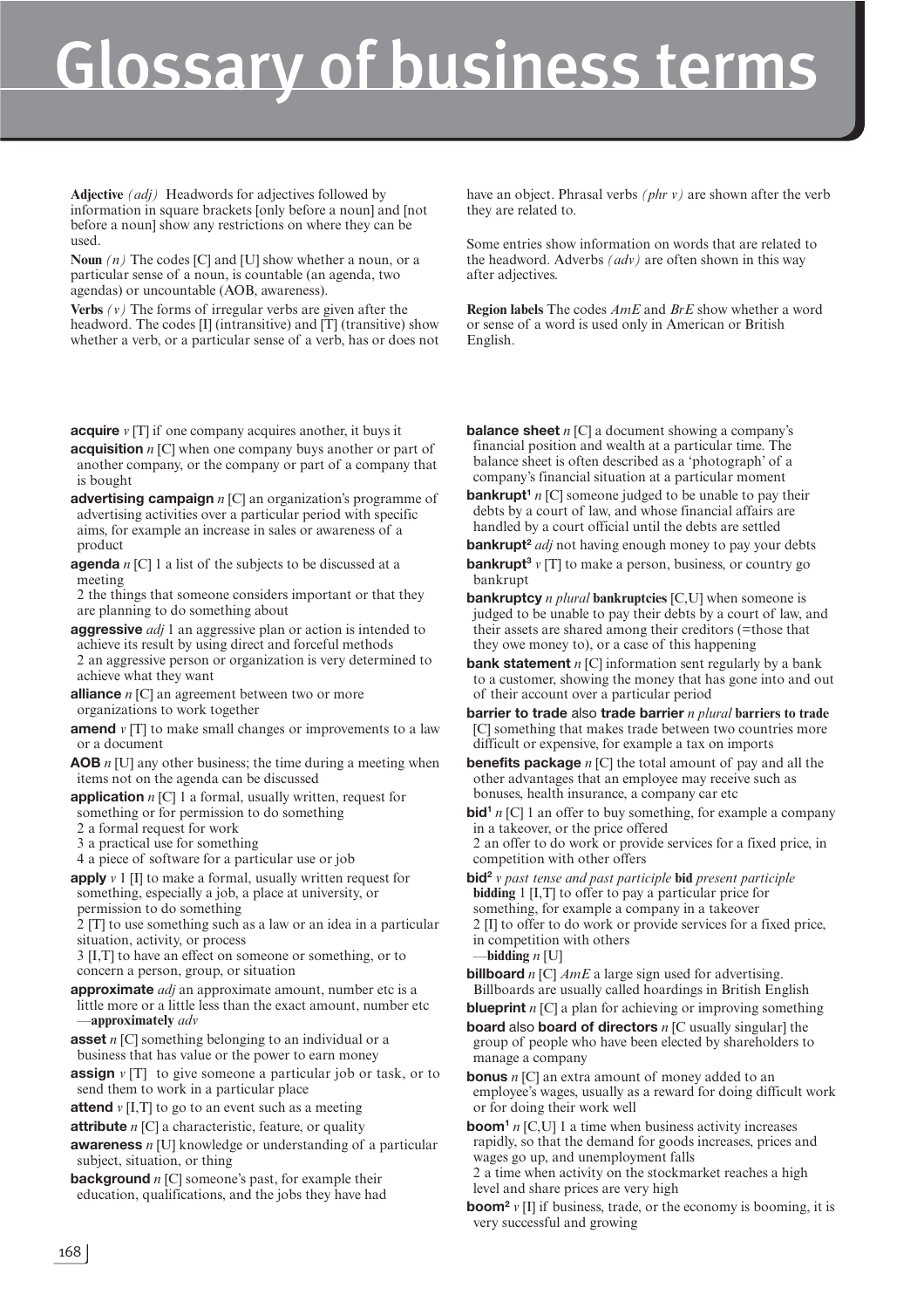**boost** *v* [T] to increase something such as sales, production or prices

**bottom line** *n* [C] the figure that shows a company's total profit or loss

**brainstorm** *v* [I,T] to develop new ideas and solve problems by having a meeting where everyone makes suggestions and these are discussed

**brand<sup>1</sup>** *n* [C] a name given to a product or group of products by a company for easy recognition

**brand**<sup>2</sup>  $\nu$  [T] to give a name to a product or group of products **branded** *adj* branded goods or products have brand names

**branding** *n* [U] the activity of giving brand names to products, developing people's awareness of them etc

**brand leader** *n* [C] the brand with the most sales in a particular market

**bribe<sup>1</sup>** *n* [C] money that is paid secretly and dishonestly to obtain someone's help

**bribe<sup>2</sup>**  $\nu$  [T] to dishonestly give money to someone to persuade them to do something that will help you

**bribery** *n* [U] dishonestly giving money to someone to persuade them to do something to help you

**broker** *n* [C] a person or organization whose job is to buy and sell shares, currencies, property, insurance etc for others

**bureaucracy** *n plural* **bureaucracies** 1 [C] a system of governing that has a large number of departments and officials

2 [U] *disapproving* all the complicated rules and processes of an official system, especially when they are confusing or responsible for causing a delay

**bust** *adj* [informal] if a company goes bust, it cannot continue to operate because it does not have enough money to pay its debts

**buyout** also **buy-out** *n* [C] 1 the act of buying a business 2 the act of buying all the shares in a company of a particular shareholder

**canvass** *v* [T] to try to get information or support from people **capitalization** also **-isation** *BrE n* [U] 1 the total value of a

company's shares

2 the total value of all the shares on a stockmarket at a particular time

**cash cow** *n* [C] a very profitable business or part of a business

**cash flow** also **cashflow** *n* 1 [U] the amounts of money coming into and going out of a company, and the timing of these

2 [C,U] profit for a particular period, defined in different ways by different businesses

**cash generation** *n* [U] money that a company gets from sales after costs are taken away. Cash generation is often used in talking about the degree to which the company is able to do this

**chair** *n* [singular] 1 the position of being the chairman of a company or organization or the person who is chairman 2 the position of being in charge of a meeting or the person who is in charge of it —**chair** *v* [T]

**challenge** *n* [C] something difficult that you feel determined to solve or achieve

**Chief Executive Officer** (CEO) *n* [C usually singular] the manager with the most authority in the day to day management of a company, especially in the US. The job of CEO is sometimes combined with others, such as that of president

**clock** *v*

**clock in/on** *phr v* [I] to record on a special card or computer the time you arrive at or begin work

**clock off/out** *phr v* [I] to record on a special card or computer the time you stop or leave work

**collapse** *v* [I] if a company, organization, or system collapses, it suddenly fails or becomes too weak to continue —**collapse** *n* [C,U]

**commission** *n* [C,U] an amount of money paid to someone according to the value of goods, services, investments etc they have sold

**commitment** *n* [C,U] a promise to do something or to behave in a particular way

**compatible** *adj* 1 [technical] compatible machines, methods, ideas etc can exist together or be used together without causing problems

2 two people that are compatible are able to have a good relationship

**compensate** *v* [I,T] to pay someone money because they have suffered injury, loss, or damage

**compensation** *n* [U] 1 an amount paid to someone because they have been hurt or harmed in some way

2 the total of pay and benefits for an employee, especially a high-level manager

**competitive advantage** *n* [C] something that helps you to be better or more successful than others

**complementary** *adj* sold or used together with other products

**concept** *n* [C] an idea for a product, business etc

**consortium** *n plural* **consortiums** *or* **consortia** [C] a combination of several companies working together for a particular purpose, for example in order to buy something or build something

**consumer behaviour** *BrE* **consumer behavior** *AmE n* [U] how, why, where, and when consumers buy things, and the study of this

**consumption** *n* [U] the amount of goods, services, energy, or natural materials used in a particular period of time

**contingency** *n* [C] an event or situation that might happen in the future, especially one that might cause problems

**controlling interest** *n* [C,U] the situation where one shareholder owns enough shares to control a company

**controlling shareholder** also **majority shareholder** *n* [C] someone who owns more than half the shares in a company

**core** *adj* **core business/activity/product** the business, activity etc that makes most money for a company and that is considered to be its most important and central one

**corrupt<sup>1</sup>** *adj* using power in a dishonest or illegal way in order to get money or an advantage of some kind

**corrupt<sup>2</sup>** *v* [T] to encourage someone to behave in an immoral or dishonest way —**corrupted** *adj*, **corruptible** *adj*, **corruptibility** *n* [U]

**corruption** *n* [U] 1 the crime of giving or receiving money, gifts, a better job etc in exchange for doing something dishonest or illegal that helps another person or company 2 when someone who has power or authority uses it in a dishonest or illegal way to get money or an advantage

**counterfeit**<sup>1</sup> *adj* made to look exactly like something else, usually illegally

**counterfeit<sup>2</sup>**  $\nu$  [T] to copy something so that it looks like something else, usually illegally —**counterfeiter** *n* [C]

**crash<sup>1</sup>** *n* [C] 1 a time when many investments lose their value very quickly, usually when investors lose confidence in the market and sell

2 an occasion when a computer or computer software suddenly and unexpectedly stops working or fails to work properly

**crash**<sup>2</sup>  $\nu$  1 [I] if stockmarkets, shares etc crash, they suddenly lose a lot of value

2 [I,T] if a computer crashes, or if you crash a computer, it suddenly and unexpectedly stops working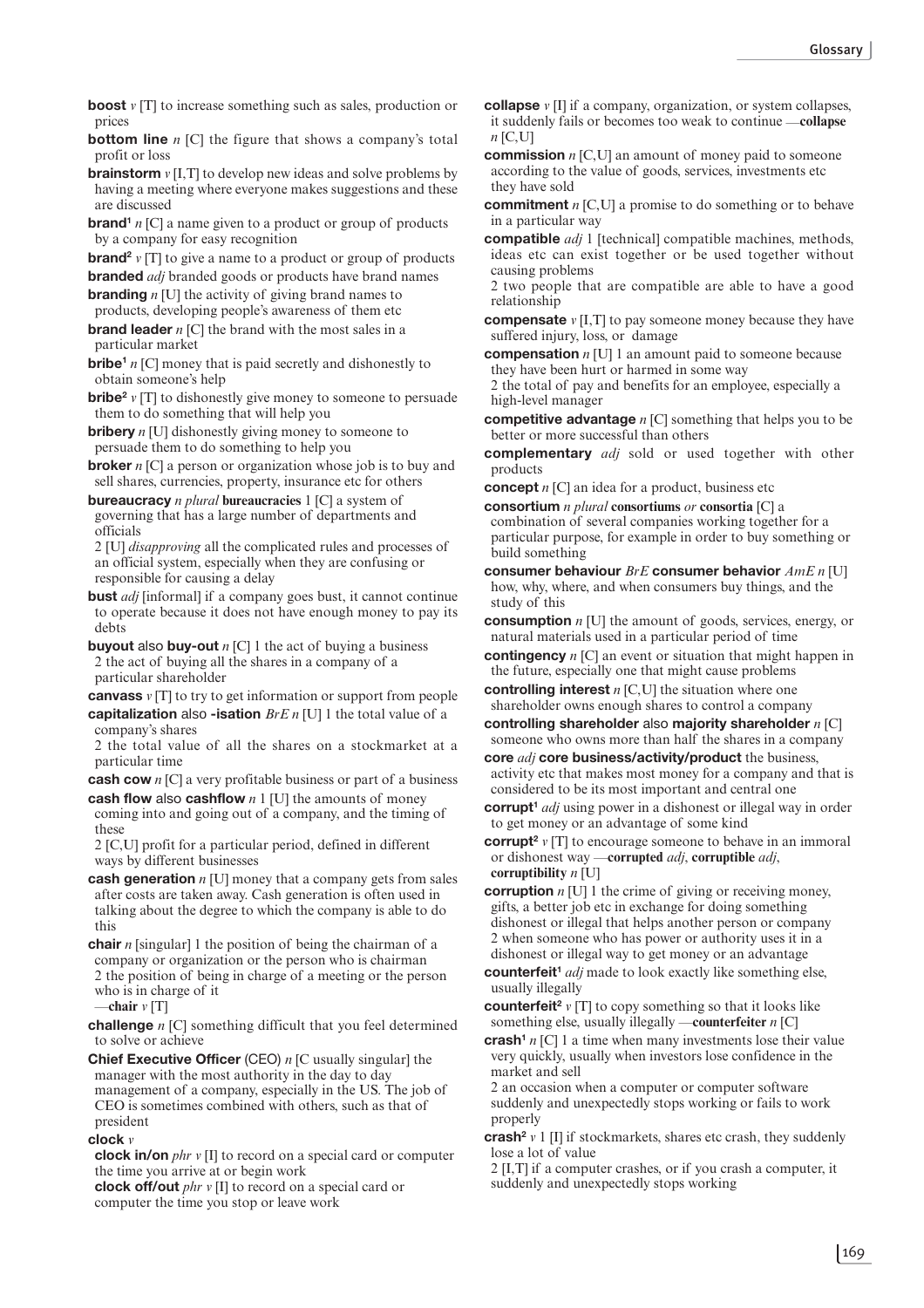**crisis** *n plural* **crises** [C,U] 1 a period or moment of great difficulty, danger, or uncertainty, especially in politics or economics

2 a time when a personal problem or situation has reached its worst point

**culture** *n* [C,U] 1 the ideas, beliefs, and customs that are shared and accepted by people in a society

2 the attitudes or beliefs that are shared by a particular group of people or in a particular organization

**customize** also **-ise** *BrE v* [T] if something is customized, it is designed or built especially for a customer, making it different from other things of its kind

**customs** *n* [U] the government department responsible for collecting the tax on goods that have been brought into the country and making sure that illegal goods are not imported or exported

**deceit** *n* [C,U] when someone tries to gain an advantage for themselves by tricking someone, for example by making a false statement

**deceive** *v* [T] to make someone believe something that is not true in order to get what you want

**decline** *v* [I] 1 if an industry or country declines, it becomes less profitable, productive, wealthy etc

2 if sales, output, production etc decline, they become less —**decline** *n* [C,U]

**defect** *n* [C] a fault or the lack of something that means that a product etc is not perfect —**defective** *adj*, **defectively** *adv*

**delegate** *v* [I,T] to give part of your work or power to someone else, usually someone in a lower position than you

**demand** *n* [U] 1 spending on goods and services by

companies and people in a particular economy 2 the total amount of a type of goods or services that people or companies buy in a particular period

3 the total amount of a type of goods or services that people or companies would buy if they were available

**demerge**  $\nu$  [I, T] if a company or unit demerges from a group, or if it is demerged, it becomes a separate company **demerger** *n* [C]

**deregulate** *v* [T] if a government deregulates a particular business activity, it allows companies to operate more freely so as to increase competition —**deregulation** *n* [U]

**devious** *adj* using dishonest tricks and deceiving people to get what you want —**deviously** *adv*, **deviousness** *n* [U]

**differentiation** *n* [U] when a company shows how its products are different from each other and from competing products, for example in its advertising

—**differentiate** *v* [T]

**disclosure** *n* 1 [C,U] the duty of someone in a professional position to inform customers, shareholders etc about facts that will influence their decisions

2 [U] the act of giving information about someone by an organization or person who would normally have to keep that information secret, for example when a bank gives information about a customer's accounts to the police 3 [C] a fact which is made known after being kept secret

**dismissal** *n* [C,U] when someone is removed from their job by their employer

**dispense** *v* [I,T] if a machine dispenses something, it gives it to someone when they put in money, a code number etc

**disposal** *n* 1 [U] the act of getting rid of something 2 [C] an asset that is sold, and the act of selling it

**dispose** *v* [T] 1 if you dispose of something, you get rid of it 2 *formal* if a company disposes of a particular asset, activity etc, it sells it

**distribution channel** also **distribution chain** *n* [C] the way a product is made available and sold, the organizations involved etc

**diversify** *v* [I] 1 if a company or economy diversifies, it increases the range of goods or services it produces 2 to start to put your money into different types of investments in addition to the investments you already have —**diversification** *n* [U]

**downmarket1** also **downscale** *AmE adj* involving goods and services that are cheap and perhaps not of very good quality compared to others of the same type, or the people that buy them

**downmarket**<sup>2</sup> also **downscale** *AmE adv* **go/move downmarket/downscale** to start buying or selling cheaper goods or services

**dress code** *n* [C] the way that you are expected to dress in a particular situation, as an employee of a particular company etc

**drive** *n* 1 [U] someone's energy, motivation, and ability to work hard

2 [C usually singular] an effort to improve or increase the level of something

**drop1** *v* 1 [I] to fall to a lower level or amount 2 [T] to stop doing or planning something **drop away/off** *phr v* [I] to become lower in level or amount

**drop**<sup>2</sup> *n* [C usually singular] if there is a drop in the amount,

level, or number of something, it goes down or becomes less **dumping** *n* [U] the activity of selling products in an export market cheaper than in the home market, or cheaper than

they cost to make, usually in order to increase market share **durable** *adj* if something is durable, it lasts a long time **durability** *n* [U]

**economies of scale** *n plural* the advantages that a bigger factory, shop etc has over a smaller one because it can spread its fixed costs over a larger number of units and thus produce or sell things more cheaply

**economy drive** *n* [C] a planned effort by an organization to reduce costs

**efficient** *adj* 1 producing goods using as little time, money etc as possible

2 doing a job quickly and well

**endorse** *v* [T] if someone, usually famous, endorses a product, they say how good it is in advertisements. People will buy the product because they like or trust the person **endorsement** *n* [C,U]

**enhance**  $v$  [T] to improve the quality or value of something

**ethical** *adj* 1 connected with principles of what is right and wrong

2 morally good or correct —**ethically** *adv*

**ethics** *n* [plural] moral rules or principles of behaviour that should guide members of a profession or organization and make them deal honestly and fairly with each other and with their customers

**etiquette** *n* [U] the formal rules for polite behaviour

**evade** *v* [T] to not do something you should do according to the law, for example to not pay tax

**expand** *v* 1 [I,T] to become larger in size, amount, or number, or to make something larger in size, amount, or number 2 [I] if a company expands, it increases its sales, areas of activity etc

—**expansion** *n* [U]

**exploit**  $v[T]$  1 to use something fully and effectively in order to gain a profit or advantage

2 to treat someone unfairly in order to make money or gain an advantage for yourself

**extort** *v* [T] to illegally force someone to give you money by threatening them **—extortion**  $n$  [U]

**facility** *n plural* **facilities** 1 [C] a place or large building which is used to make or provide a particular product or service 2 **facilities** [plural] special buildings or equipment that have been provided for a particular use, such as sports activities, shopping or travelling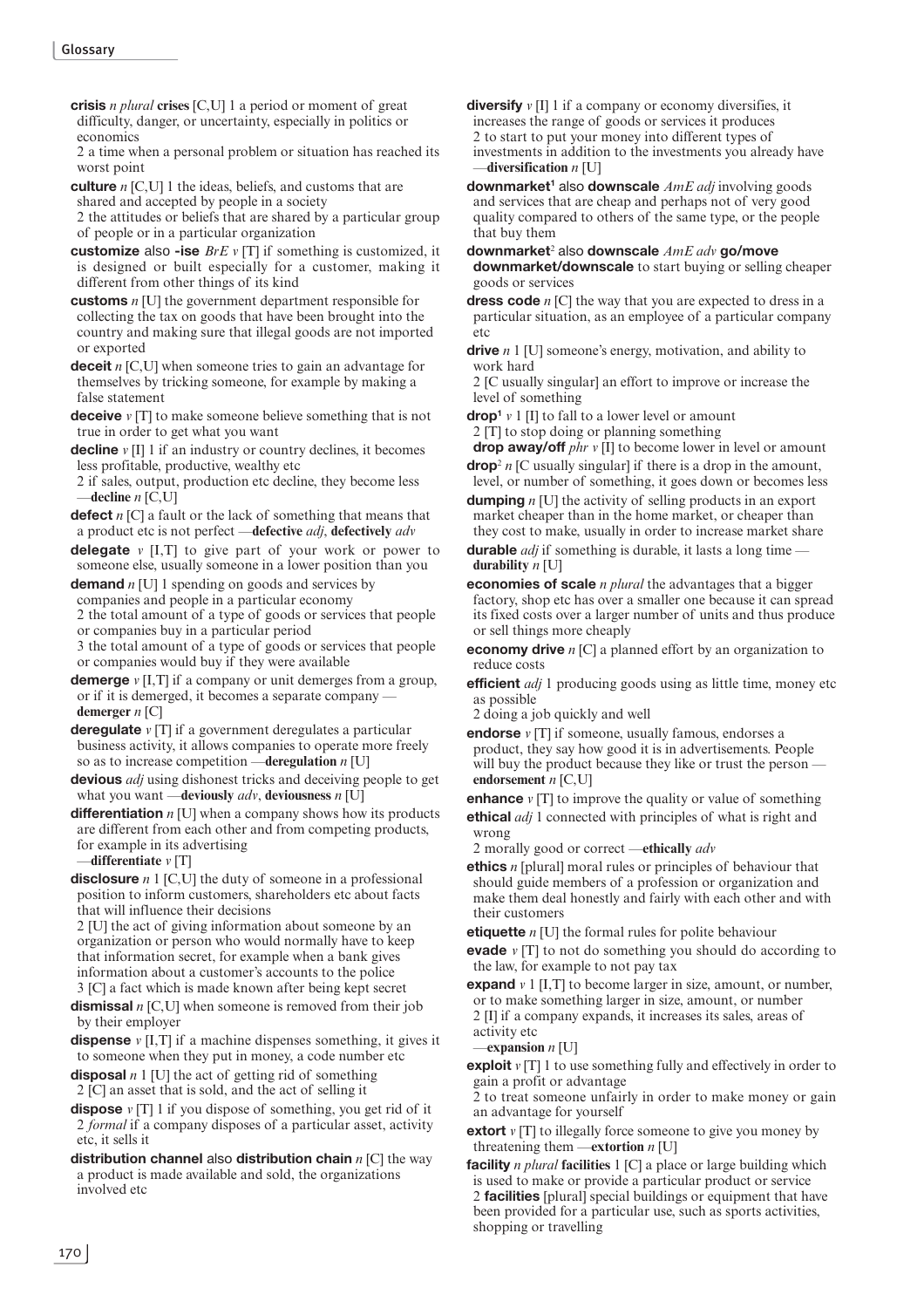- **fake1** *adj* made to look like something valuable or genuine in order to deceive people
- **fake<sup>2</sup>** *n* [C] a copy of an original document, valuable object etc that is intended to deceive people into believing it is the real document, object etc
- **fall1** *v past tense* **fell** *past participle* **fallen** *v* [I] to go down to a lower price, level, amount etc
- **fall<sup>2</sup>** *n* [C] 1 a reduction in the amount, level, price etc of something

2 when a person or organization loses their position of power or becomes unsuccessful

**fiddle** *n* [C] *BrE informal* 1 a dishonest way of getting money or not paying money

2 **be on the fiddle** to be getting money dishonestly or illegally **flaw** *n* [C] 1 a mistake or weakness in a machine, system etc that prevents it from working correctly

2 a mistake in an argument, plan, or set of ideas

**flexible** *adj* 1 a person, plan etc that is flexible can change or be changed easily to suit any new situation

2 if arrangements for work are flexible, employers can ask workers to do different jobs, work part-time rather than fulltime, give them contracts for short periods etc. Flexible working also includes job-sharing and working from home —**flexibility** *n* [U]

**flexitime** *BrE* also **flextime** *AmE n* [U] a system in which people who work in a company do a fixed number of hours each week, but can choose what time they start or finish work within certain limits

**flood**  $\nu$  [T] to send a large number of things such as letters to an organization

**fluctuate** *v* [I] if prices, income, rates etc fluctuate, they change, increasing or falling often or regularly **fluctuating** *adj*

**fluctuation** *n* [C,U] the movement of prices, income, rates etc as they increase and fall

**focus** *n* [U] when a company serves particular groups of customers in a market with particular needs, rather than serving the whole market

**focus group** *n* [C] a group of people brought together to discuss their feelings and opinions about a particular subject. In market research, focus groups discuss their opinions of products, advertisements, companies etc

**franchise<sup>1</sup>** *n* [C] 1 an arrangement in which a company gives a business the right to sell its goods or services in return for payment or a share of the profits

2 a particular shop, restaurant etc that is run under a franchise, or a company that owns a number of these

- **franchise**<sup>2</sup>  $\nu$  [I,T] to sell franchises to people —**franchising** *n*  $[U]$
- **franchisee** *n* [C] someone who is sold a franchise and operates it
- **fraud** *n* [C,U] a method of illegally getting money from a person or organization, often using clever and complicated methods

**free port** *n* [C] a port where import duty does not have to be paid on imports that are to be sent to another country to be sold, or used to manufacture goods that will be sold abroad

**fringe benefit** *n* [C] an additional advantage or service given with a job besides wages, for example a car

**gambling** *n* [U] the practice of risking money or possessions on the result of something uncertain, for example a card game or a sporting event such as a horse race

**gauge** *v* [T] to measure how people feel about something **global** *adj* 1 affecting or involving the whole world

2 including and considering all the parts of a situation together, rather than the individual parts separately —**globally** *adv*

**global economy** *n* [singular] the economy of the world seen as a whole

- **globalization** also **-isation** *BrE n* [U] the tendency for the world economy to work as one unit, led by large international companies doing business all over the world
- **globalize** also **-ise** *BrE v* [I,T] if a company, an industry, or an economy globalizes or is globalized, it no longer depends on conditions in one country, but on conditions in the world as whole

**goodwill payment** *n* [C] a payment made by a supplier to a customer because of a problem the customer has had, for example with quality or late delivery of goods

**gross domestic product** (GDP) *n* [singular] the total value of goods and services produced in a country's economy, not including income from abroad

**gross domestic product per capita** *n* [singular] the total value of goods and services produced in a country divided by the number of people living there

**grow** *v past tense* **grew** *past participle* **grown** 1 [I] to increase in amount, size, or degree

2 [T] if you grow a business activity, you make it bigger

**growth** *n* [U] an increase in size, amount, or degree

**haulage** *n* [U] *BrE* the business of carrying goods by road or rail

- **headquarters** *n* [plural] the head office or main building of an organization —**headquartered** *adj*
- **hoarding** *n* [C] a large sign used for advertising. Hoardings are called billboards in American English
- **hostile** *adj* a hostile bid or takeover is one in which a company tries to buy another company whose shareholders do not want to sell
- **impose** *v* [T] to officially order that something should be forbidden or taxed
- **incentive** *n* [C] something which is used to encourage people, especially to make them work harder, produce more or spend more money

**income statement** *n* [C] *AmE* a financial document showing the amount of money earned and spent in a particular period of time by a company. This is usually called the profit and loss account in British English

- **incompetence** *n* [U] not having the ability to do a job properly
- **incremental** *adj* 1 an incremental process is one where things happens in small steps

2 an incremental amount, sum etc is small when considered by itself

- **indictment** *n* [U] the act of charging somebody with a criminal offence
- **industrial espionage** *n* [U] the activity of secretly finding out a company's plans, details of its products etc

**infrastructure** *n* [C,U] 1 the basic systems and structures that a country needs to make economic activity possible, for example transport, communications, and power supplies 2 the basic systems and equipment needed for an industry or business to operate successfully or for an activity to happen

- **inhibit** *v* [T] to prevent something from growing or developing in the way it could, or to prevent it from being as good as it should be
- **innovate** *v* [I] to design and develop new and better products —**innovator** *n* [C]

**innovation** *n* 1 [C] a new idea, method, or invention 2 [U] the introduction of new ideas or methods

- **innovative** *adj* 1 an innovative product, method, process etc is new, different, and better than those that existed before 2 using clever new ideas and methods —**innovatively** *adv*
- **insider trading** *n* [U] when someone uses knowledge of a particular company, situation etc that is not available to other people in order to buy or sell shares. Insider trading is illegal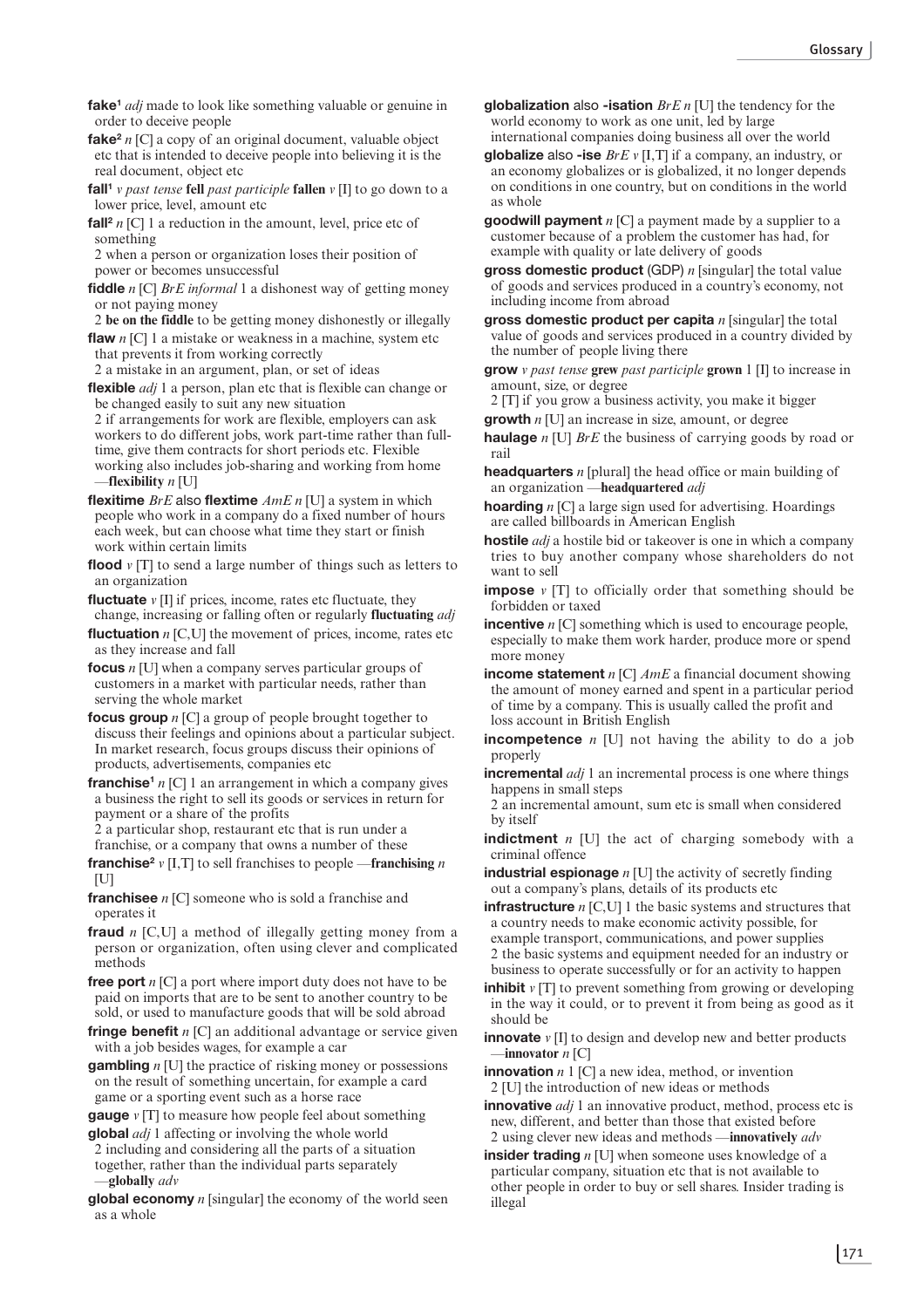English

**integration** *n* [U] when two or more units, organizations etc combine so that they work more effectively

**integrity** *n* [U] 1 the state of being united or kept together as one whole, and therefore strong, unit 2 complete honesty

**interest** *n* 1 [U] an amount paid by a borrower to a lender, for example to a bank by someone borrowing money for a loan, or by a bank to a depositor (=someone keeping money in an account there)

2 [U] the interest rate at which a particular sum of money is borrowed and lent

3 [U] the part of a company that someone owns

4 [C] the possession of rights, especially to land, property etc **interpreter** *n* [C] someone who translates what someone says from one language into another, especially as their job

**inventory** *n plural* **inventories** [C,U] *AmE* 1 a supply of raw materials or parts before they are used in production, or a supply of finished goods. Inventories of raw materials or parts are usually called stocks in British English 2 a supply of goods, kept for sale by a shop or other retailer. Inventories of goods are usually called stocks in British

**inventory control** *n* [U] *AmE* making sure that supplies of raw materials, work in progress, and finished goods are managed correctly. Inventory control is called stock control in British English

**isolate**  $v$  [T] to separate something so that it can be dealt with by itself

**jeopardize** also **-ise** *BrE v* [T] to risk losing or harming something

**jet lag** *n* [U] the tired and confused feeling you can get after flying a very long distance

**joint venture** *n* [C] a business activity in which two or more companies have invested together

**junk** *adj* [informal] **junk mail/email/fax** is mail etc sent to someone who has not requested it, usually to advertise something

**knowledge worker** *n* [C] someone whose job involves dealing with information, rather than making things

**labor union** *n* [C] *AmE* an organization representing people working in a particular industry or profession, especially in meetings with their employers. Labor unions are called trade unions in British English

**laisser-faire** also **laissez-faire** *n* [U] the idea that governments should do as little to the economy as possible and allow private business to develop without the state controlling or influencing them

**launch1** *v* [T] 1 to show or make a new product available for sale for the first time

2 to start a new company

3 to start a new activity, usually after planning it carefully **launch<sup>2</sup>** *n* [C] 1 an occasion at which a new product is shown

or made available for sale or use for the first time 2 the start of a new activity or plan

**leading edge** *n singular* the area of activity where the most modern and advanced equipment and methods are used

**let** *v* [T] *BrE* to allow someone to use a room or a building in return for rent

**letter of credit** (l/c) *n plural* **letters of credit** [C] in foreign trade, a written promise by an importer's bank to pay the exporter's bank on a particular date or after a particular event, for example when the goods are sent by the exporter

**level<sup>1</sup>** *n* [C] 1 the measured amount of something that exists at a particular time or in a particular place

2 all the people or jobs within an organization, industry etc that have similar importance and responsibility

**level2** *v past tense and past participle* **levelled** *BrE* also **leveled** *AmE present participle* **levelling** *BrE* also **leveling** *AmE*

**level off/out** *phr v* [I] to stop climbing or growing and become steady or continue at a fixed level

**liability** *n* 1 [singular] an amount of money owed by a business to a supplier, lender, or other creditor 2 **liabilities** [plural] the amounts of money owed by a business considered together, as shown in its balance sheet 3 [U] a person's or organization's responsibility for loss, damage, or injury caused to others or their property, or for payment of debts

**liberalize** also **-ise** *BrE v* [T] to make a system, laws, or moral attitudes less strict —**liberalization** *n* [U]

**limited company** also **limited liability company** *n* [C] a company where individual shareholders lose only the cost of their shares if the company goes bankrupt, and not other property they own

**loan** *n* [C] money borrowed from a bank or a person on which interest is usually paid to the lender until the loan is repaid

**logo** *n plural* **logos** [C] a design or way of writing its name that a company or organization uses as its official sign on its products, advertising etc

**loophole** *n* [C] a small mistake in a law that makes it possible to do something the law is supposed to prevent you from doing, or to avoid doing something that the law is supposed to make you do

**lose** *v past tense and past participle* **lost** *present participle* **losing** [T] 1 to stop having something any more, or to have less of it

2 to have less money than you had before or to spend more money than you are receiving

3 to fall to a lower figure or price

4 **lose something (to sb/sth)** to have something such as a contract or customers taken away by someone or something 5 **lose ground** to become less in value or to lose an advantage

**loss** *n* 1 [C,U] the fact of no longer having something that you used to have

2 [C] when a business or part of a business spends more money in costs than it gets in sales in a particular period, or loses money on a particular deal, problem etc

**loyal** *adj* if customers are loyal to a particular product, they continue to buy it and do not change to other products **loyalty** *n* [U]

**lucrative** *adj* an activity that is lucrative makes a lot of money **mailshot** *n* [C] *BrE* when information or advertising material is sent through the mail to a large number of people at the same time

**malpractice** *n* [C,U] when someone breaks the law in order to gain some advantage for themselves

**margin** also **profit margin** *n* [C,U] the difference between the price of a product or service and the cost of producing it, or between the cost of producing all of a company's products or services and the total sum they are sold for

**market challenger** *n* [C] an organization or product that may take the place of the organization or product that has the highest sales in its market or industry

**marketing mix** *n* [C usually singular] the combination of marketing actions often referred to as product, price, place, and promotion: selling the right product, through appropriate distribution channels, at the right price in relation to other products and for the profitability of the company, with the correct support in terms of advertising, sales force etc

**market leader** *n* [C] an organization or product that has the highest sales, or one of the highest sales, in its market or industry

**market nicher** *n* [C] a product or service sold in a niche market (=a market for a product or service, perhaps an expensive or unusual one, that does not have many buyers) or the company that sells it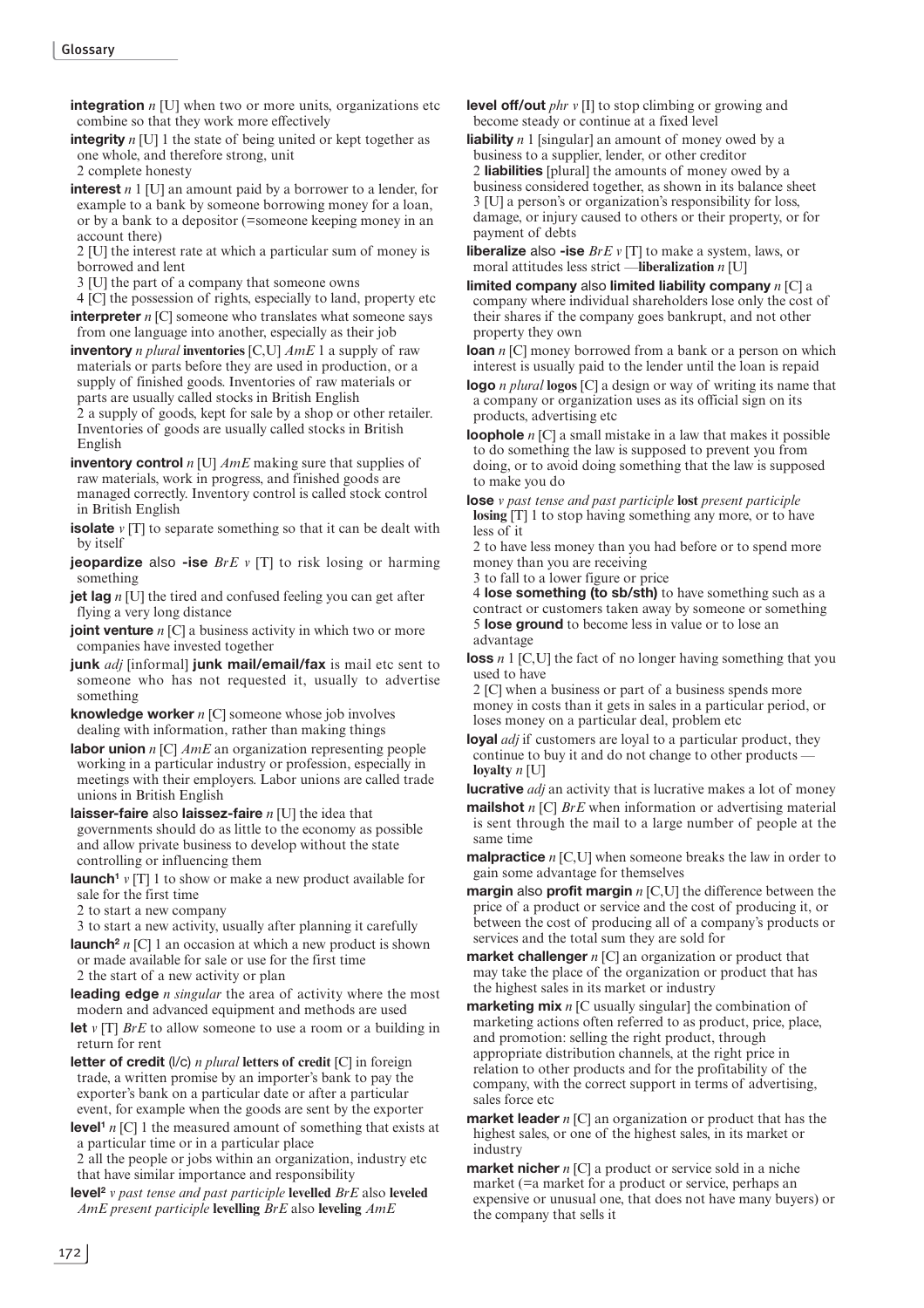**market share** *n* [C,U] the percentage of sales in a market that a company or product has

**merchandise** *n* [U] goods that are produced in order to be sold, especially goods that are sold in a store

**merge** *v* [I,T] if two or more companies, organizations etc merge, or if they are merged, they join together

**merger** *n* [C] an occasion when two or more companies, organizations etc join together to form a larger company etc

**middleman** *n plural* **middlemen** [C] a person, business, organization etc that buys things in order to sell them to someone else, or that helps to arrange business deals for other people

**mission statement** *n* [C] a short written statement made by an organization, intended to communicate its aims to customers, employees, shareholders etc

**model** *n* [C] 1 a particular type or design of a vehicle or machine

2 a simple description or structure that is used to help people understand similar systems or structures

3 the way in which something is done by a particular country, person etc that can be copied by others who want similar results

**morale** *n* [U] the level of confidence and positive feelings among a group of people who work together

**mortgage** *n* [C] a legal arrangement where you borrow money from a financial institution in order to buy land or a house, and you pay back the money over a period of years

**motivate** *v* [T] 1 to encourage someone and make them want to achieve something and be willing to work hard in order to do it

2 to provide the reason why someone does something —**motivating** *adj*

**motivated** *adj* very keen to do something or achieve something, especially because you find it interesting or exciting

**motivation** *n* 1 [U] eagerness and willingness to do something without needing to be told or forced to do it

2 [C] the reason why you want to do something

**nepotism** *n* [U] the practice of giving jobs to members of your family when you are in a position of power

**niche market** *n* [C] a market for a product or service, perhaps an expensive or unusual one that does not have many buyers but that may be profitable for companies who sell it

**offset** *v* [T] if one cost offsets another it has the effect of reducing or balancing it, so that the financial situation remains the same

**open-plan office** *n* [C] open-plan offices do not have walls dividing them into separate rooms

**optimize** also **-ise** *BrE v* [T] to make the best possible use of something or to do something in the best possible way

**outsource** *v* [T] if a company outsources its work, it employs another company to do it

**overtime** *n* [U] 1 time that you spend working in your job in addition to your normal working hours

2 time that a factory, office etc is operating in addition to its normal hours

3 the money that you are paid for working more hours than usual

**panacea** *n* [C] something that people think will help make everything better

**partner** *n* [C] 1 a company that works with another company in a particular activity, or invests in the same activity 2 someone who starts a new business with someone else by investing in it

3 a member of certain types of business or professional groups, for example partnerships of lawyers, architects etc 4 also **economic partner** a country that invests in another or is invested in by another, or that trades with another 5 also **trade partner, trading partner** one country that trades with another

**partnership** *n* 1 [C] a relationship between two people,

organizations, or countries that work together

2 [U] the situation of working together in business 3 [C] a business organization made up of a group of

accountants, lawyers etc who work together, or of a group of investors

**patent<sup>1</sup>** *n* [C] an legal document giving a person or company the right to make or sell a new invention, product, or method of doing something and stating that no other person or company is allowed to do this

**patent**<sup>2</sup>  $\nu$  [T] to obtain a patent, protecting the rights to make or sell a new invention, product, or method of doing something **patented** *adj* [only before a noun]

**peak<sup>1</sup>** *n* [C] the time when prices, shares etc have reached their highest point or level

**peak2** *adj* 1 **peak level/price/rate etc** the highest level, etc something reaches

2 **peak time/period/hours/season** the time etc when the greatest number of people are doing the same thing, using the same service etc

**peak**<sup>3</sup>  $\nu$  [I] to reach the highest point or level

**penny-pinching** *adj* not liking to spend money

**perk** *n* [C] something in addition to money that you get for doing your job, for example a car

**phone rage** [U] angry behaviour on the telephone by people who are not satisfied with the service they are receiving etc.

**pioneer** *n* [C] the first person or organization to do something that other people and organizations will later develop or continue to do —**pioneer** *v* [T], **pioneering** *adj*

**plummet** *v* [I,T] to suddenly and quickly go down in value or amount —**plummet** *n* [C]

**point-of-sale advertising** *n* [U] advertising for a product in places where it is sold

**portal** *n* [C] a system for connecting a computer to another network, especially the Internet

**positioning** *n* [U] the way that people think about a product in relation to the company's other products or to competing products

**predator** *n* [C] a company that takes advantage of another company weaker than itself, for example by trying to buy it

**premium** *n* [C] if you have to pay a premium, you have to pay more than normal for something

**prevail** *v* [I] if someone or their arguments, views etc prevail, they finally win an argument, usually after a long period of time

**prime time** *n* [U] the time in the evening when most people are watching television, and the cost of advertising is at its most expensive

**product portfolio** *n* [C] all of a company's products considered as a group

**profile** *v* [T] to give a short description of someone or something in a newspaper or television programme

**profit and loss account** *n* [C] *BrE* a financial document showing the amount of money earned and spent in a particular period of time by a company. This is usually called the income statement in American English

**promotion** *n* 1 [C,U] a move to a more important job or rank in a company or organization

2 [C] also **sales promotion** an activity such as special advertisements or free gifts intended to sell a product or service

**prospect** *n* [C] someone who is not a customer yet, but may become one in the future

**protectionism** *n* [U] the idea that a government should try to help an industry in its country by taxing foreign goods that compete with it, limiting the number that can be imported etc, and the actions that it takes to do this —**protectionist** *adj*, **protectionist** *n* [C]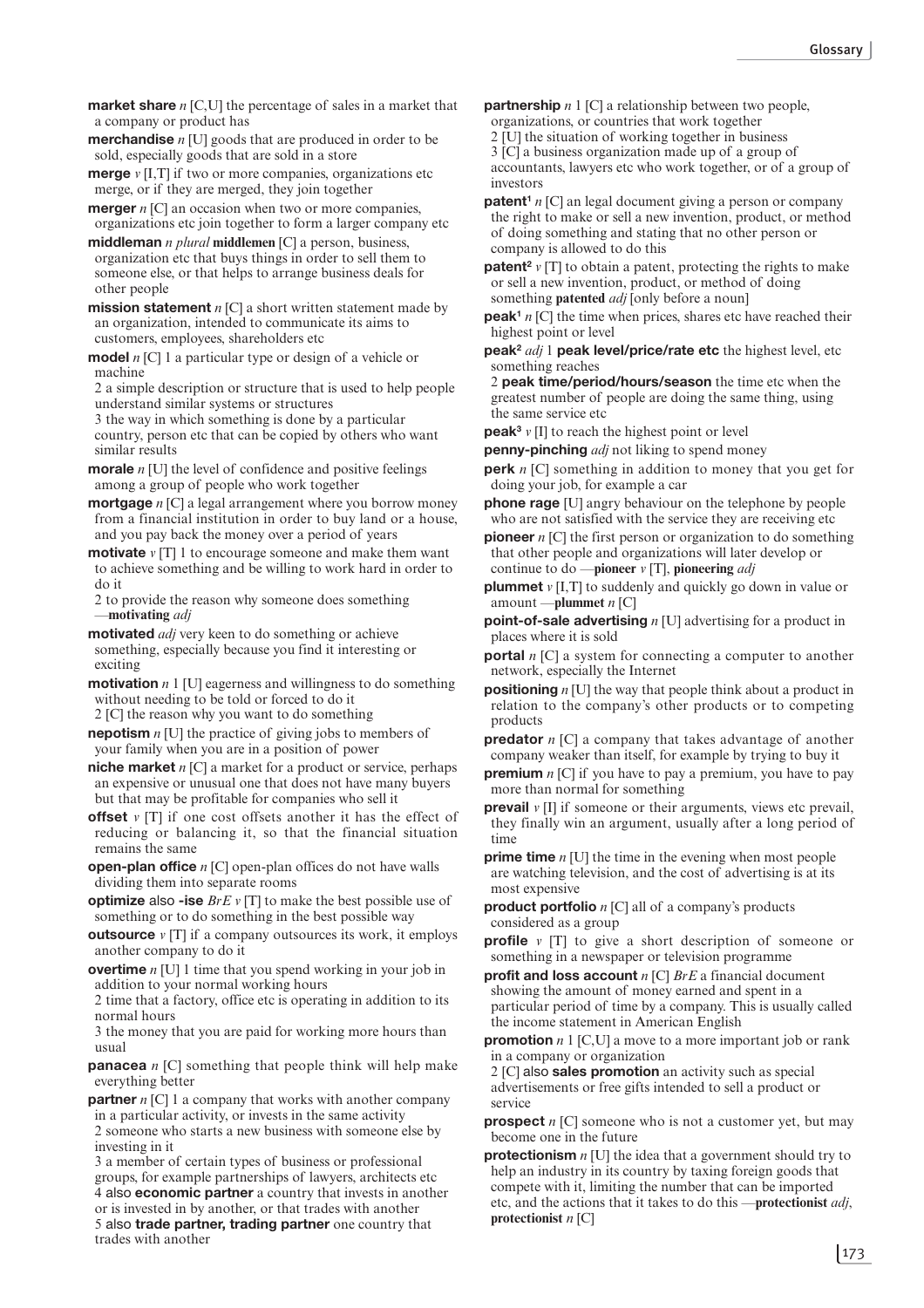**prototype** *n* [C] the first form that a new design of a car, machine etc has

**public limited company** (PLC) *n* [C] a limited company whose shares are freely sold and traded, in Britain public limited companies have the letters PLC after their name

**purchase**  $v[T]$  to buy something

**qualification** *n* 1 [C usually plural] an examination that you have passed at school, university, or in your profession 2 [C] a skill, personal quality, or type of experience that makes you suitable for a particular job

**quota** *n* [C] an official limit on the number or amount of something that is allowed in a particular period

**R and D** *n* [U] research and development; the part of a business concerned with studying new ideas and developing new products

**rationalize** also **-ise** *BrE v* [I,T] to make a business or organization more effective by getting rid of unnecessary staff, equipment etc, or reorganizing its structure **rationalization** *n* [C,U]

**real estate** *n AmE* [U] land or buildings and the business of buying and selling them

**recall**  $v$  [T] 1 if a company recalls one of its products, it asks customers to return it because there may be something wrong with it —**recall** *n* [C]

2 to remember something that you have seen or heard, such as an advertisement —**recall** *n* [U]

**receipt** *n* 1 [U] the act of receiving something

2 [C] a document given by someone, showing that they have received money, goods, or services

3 **receipts** [plural] money that has been received

**recession** *n* [C,U] a period of time when an economy or industry is doing badly, and business activity and employment decrease. Many economists consider that there is a recession when industrial production falls for six months in a row

**reciprocal** *adj* a reciprocal arrangement is when two people, countries, or companies do or give the same things to each other so that each is helped

**recover** *v* 1 [I] to increase or improve after falling in value or getting worse

2 [T] to get back money that you have spent or lost

3 [T] to get back something that was stolen, lost, or almost destroyed

**recovery** *n plural* **recoveries** 1 [C,U] when prices increase, or when the economy grows again after a period of difficulty 2 [U] the act of getting something back, such as money that you are owed

**recruit**<sup>1</sup>  $\nu$  [I,T] to find new people to work for an organization, do a job etc

**recruit<sup>2</sup>** *n* [C] someone who has recently joined a company or organization

**recruitment** *n* 1 [U] the process or the business of recruiting new people

2 [C] an occasion when someone is recruited

**redundancy** *n plural* **redundancies** *especially BrE* 1 [U] when someone loses their job in a company because the job is no longer needed

2 [C usually plural] a person who has lost their job in a company because the job is no longer needed

**redundant** *adj especially BrE* if you are redundant or made redundant, your employer no longer has a job for you

**reference** *n* [C] 1 a letter written by someone who knows you well, usually to a new employer, giving information about your character, abilities, or qualifications

2 a person who provides information about your character, abilities, or qualifications when you are trying to get a job

**refund** *n* [C] a sum of money that is given back to you **reliable** *adj* someone or something that is reliable can be

trusted or depended on —**reliability** *n* [U]

**relocate** *v* [I,T] if a company or workers relocate or are relocated, they move to a different place —**relocation** *n* [C,U]

**resign** *v* [I,T] to officially leave a job, position etc usually through your own choice, rather than being told to leave **resignation** *n* [C]

**resource** *n* 1 [C usually plural] also **natural resource** something such as oil, land, or natural energy that exists in a country and can be used to increase its wealth 2 **resources** [plural] all the money, property, skill, labour etc that a company has available

**restriction** *n* [C] an official rule that limits or controls what people can do or what is allowed to happen

**retailer** *n* [C] 1 a business that sells goods to members of the public, rather than to shops etc

2 someone who owns or runs a shop selling goods to members of the public

**retail outlet** *n* [C] a shop through which products are sold to the public

**retain**  $v$  [T] to keep something or to continue to have it

**rise1** *v past tense* **rose** *past participle* **risen** [I] to increase in number, amount, or value

**rise**<sup>2</sup> *n* 1 [C] an increase in number, amount, or value 2 [C] *BrE* an increase in salary or wages. A rise is called a raise in American English

3 [singular] the process of becoming more important, successful, or powerful

**rival** *n* [C] a person, group, or organization that you compete with

**rocket** also **rocket up** *v* [I] if a price or amount rockets or rockets up, it increases quickly and suddenly

**sample<sup>1</sup>** *n* [C] 1 a group of people who have been chosen to give opinions or information about something

2 a small amount of a product that people can try in order to find out what it is like

**sample<sup>2</sup>** *v* [T] 1 to ask questions to a group of people chosen from a larger group, in order to get information or opinions from them, so as to better understand the larger group 2 to try a small amount of a product in order to find out what it is like

**sanction** *n* [C] an official order or law stopping trade or communication with another country in order to force political change in that country

**scarce** *adj* if something is scarce, there is not enough of it available

**security** *n* plural securities 1 [U] actions to keep someone or something safe from being damaged, stolen etc

2 [U] a feeling of being safe and free from worry about what might happen

3 [U] property or other assets that you promise to give someone if you cannot pay back the money that you owe them

4 [C] a financial investment such as a bond or share, or the related certificate showing who owns it

**segment**<sup>1</sup> *n* [C] 1 a part of the economy of a country or a company's work

2 also **market segment** a group of customers that share similar characteristics, such as age, income, interests, social class etc

3 also **market segment** the products in a particular part of the market

**segment**<sup>2</sup> *v* [T] to divide a large group of people into smaller groups of people of a similar age or with similar incomes, interests etc. Companies segment markets so as to be able to sell to each group the products that are most suitable for it **segmentation** *n* [U]

- **sell-off** *n* [C] when a business, company etc, or part of one, is sold to another company
- **share** *n* [C] one of the parts into which ownership of a company is divided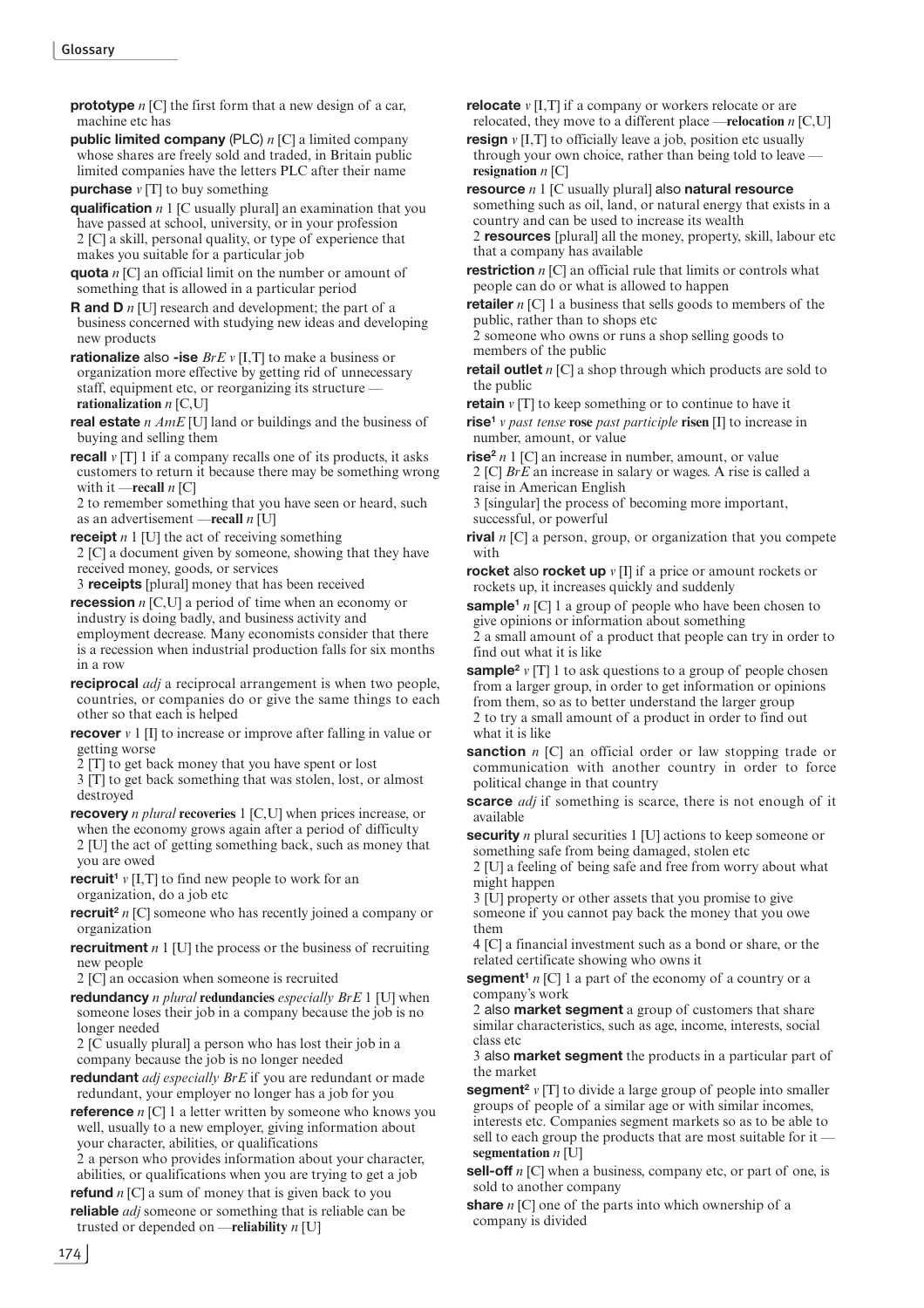**share capital** *n* [U] capital in the form of shares, rather than in the form of loans

**shareholder** n [C] someone who owns shares in a company

**share option** *n* [C] the right given by a company to its workers to buy shares at a fixed price.

**skill** *n* [C,U] an ability to do something well, especially because you have learned and practised it

**sleeping partner** *n* [C] a partner who invests in a business but does not take an active part in managing it

**slip1** *v past tense and past participle* **slipped** *present participle* **slipping** [I] to become worse or less or fall to a lower amount, standard etc than before

**slip<sup>2</sup>** *n* [singular] an occasion when something becomes worse or becomes less or lower

**slogan** *n* [C] a short phrase that is easy to remember and is used by by an advertiser, organization, or other group

**slot** *n* [C] a particular time when a television programme or advertisement is shown

**soar** *v* [I] to increase quickly to a high level

**sole trader** *n* [C] a legal form of company in some countries for someone who has their own business, with no other shareholders

**speculate** *v* 1 [I] to buy goods, shares, property etc in the hope that their value will increase so that you can sell them at a higher price and make a profit, often quickly

2 [I,T] to think or talk about the possible causes or effects of something without knowing all the facts or details **speculation** *n* [U]

**speculative** *adj* 1 bought or done in the hope of making a profit

2 based on guessing, not on information or facts

**sponsorship** *n* [U] financial support to pay for a sports or arts event or training, in exchange for advertising or to get public attention

**stabilize** also **-ise** *BrE v* [I,T] to become firm, steady, or unchanging, or to make something do this

**stake** *n* [C usually singular] money risked or invested in a business

**stakeholder** *n* [C] a person who is considered an important part of an organization or of society because they have responsibility within it and receive advantages from it

**stand** *v past tense and past participle* **stood stand at** *phr v* [I] to be at a particular level or amount

**start-up** *n* [C] a new company

**status symbol** *n* [C] something you own that you think is a sign of high social status

**stock** *n* [C,U] 1 *especially AmE* one of the shares into which ownership of a company is divided, or these shares considered together

2 also stocks a supply of a commodity (=oil, metal, farm product etc) that has been produced and is kept to be used when needed

3 *especially BrE* a supply of raw materials or parts before they are used in production, or a supply of finished goods. Stocks of raw materials or parts are usually called inventories in American English

4 a supply of goods, kept for sale by a shop or other retailer. Stocks of goods are usually called inventories in American English

**stock control** *n* [U] *BrE* making sure that supplies of raw materials, work in progress, and finished goods are managed correctly. Stock control is called inventory control in American English

**straight** *adj* **be/play straight with sb** to be honest and truthful with someone

**strategic** *adj* done as part of a plan to gain an advantage or achieve a particular purpose —**strategically** *adv*

**strategy** *n plural* **strategies** 1 [C] a plan or series of plans for achieving an aim, especially relating to the best way for an organization to develop

2 [U] the process of skilful planning in general

- **stress** *n* [U] continuous feelings of worry about your work or personal life, that prevent you from relaxing —**stressful** *adj*
- **stressed** also **stressed out** *adj* if someone is stressed or stressed out, they are so worried and tired that they cannot relax

**strike** *v* [I] to deliberately stop work for a while because of a disagreement about pay, working conditions etc

**submit** *v* [T] to give a plan or piece of writing to someone in authority for them to consider or approve

**subsidiary** also **subsidiary company** *n plural* **subsidaries** [C] a company that is at least half-owned by another company

**subsidize** also **-ise** *BrE v* [T] if a government or organization subsidizes a company, activity etc, it pays part of the cost —**subsidized** *adj*

**subsidy** *n plural* **subsidies** [C] money that is paid by a government or organization to make something cheaper to buy, use, or produce

**surge** *v* [I] to increase suddenly

**sweetener** *n* [C] 1 something used to make an offer, suggestion etc more attractive

2 a bribe (=illegal or unfair payment made to someone to persuade them to do something)

**synergy** *n* [C,U] additional advantages or profits that are produced by two people or organizations combining their ideas and resources

**tactic** *n* [C usually plural] a method that you use to achieve something

**tactical** *adj* done in order to achieve what you want at a later time, especially in a large plan

**tailor** *v* [T] to make something or put something together so that it is exactly right for someone's needs —**tailored** *adj*

**take** *v past tense* **took** *past participle* **taken**

**take over** *phr v* [I,T] 1 to take control of something 2 to take control of a company by buying more than half of its shares

**takeover** *n* [C] the act of getting control of a company by buying more than half of its shares

**takeover target** *n* [C] a company that may be bought or that is being bought by another company

**target<sup>1</sup>** *n* [C] 1 an organization, industry, country etc that is deliberately chosen to have something done to it

2 a result such as a total, an amount, or a time which you aim to achieve

**target**<sup>2</sup>  $\nu$  [T] 1 to make something have an effect on a particular limited group or area

2 to choose someone or something as your target —**targeted** *adj*

**tariff** *n* [C usually plural] a tax on goods coming into a country or going out of it

**teaser** *n* [C] an advertisement intended to get people's attention for advertisments that will come later or products that will be available later

- **teller** *n* [C] especially *AmE* someone whose job is to receive and pay out money in a bank.
- **terminate** *v* 1 [I,T] if something terminates, or if you terminate it, it ends

2 [T] to remove someone from their job

**thrive** *v* [I] if a company, market, or place is thriving, it is very successful

**top-of-the-range** *adj* used to describe the most expensive products in a range of products or a market